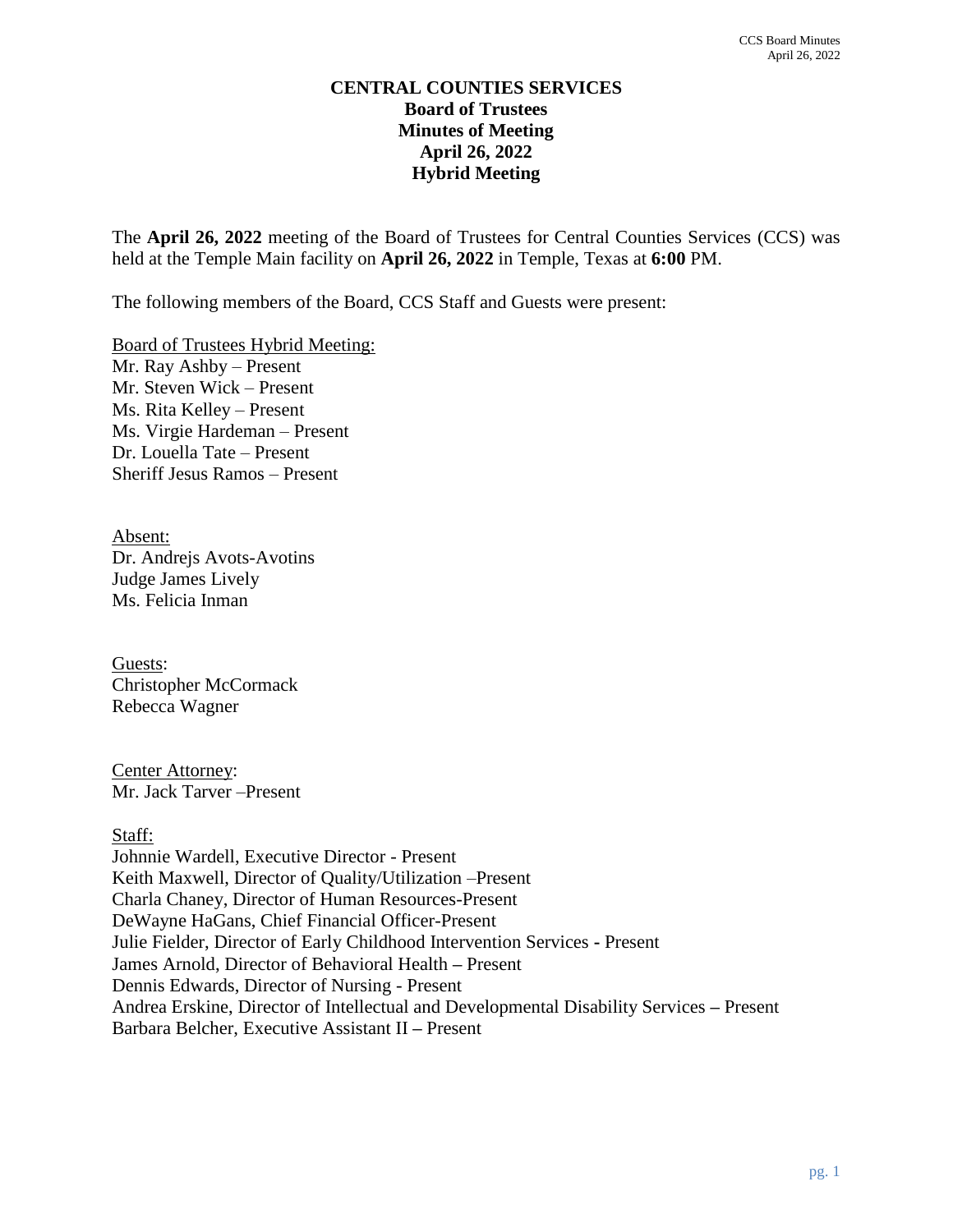# **A. CALL TO ORDER**

A quorum being present, the meeting was called to order by Ray Ashby, Chair of the Board of Trustees, at 6:08 PM by a Regular Session.

#### **REGULAR SESSION**

- **1. Introduction of Guests** Christopher McCormack Rebecca Wagner
- **2. Review of Board Calendar**
	- a. Johnnie Wardell shared she will submit board appointments up for renewal to the commissioners court in May. Johnnie Wardell let all know the hotel reservations for the annual conference in June are submitted. We will complete conference registration soon.
- **3. Approval of March 22, 2022 Regular Session Board Meeting Minutes**

*Virgie Hardeman moved for approval of the* **March 22, 2022 Regular Board Meeting minutes** *as submitted Sheriff Jesus Ramos seconded. All were in favor. The motion carried.*

**4. Executive Summary – Center Happenings – Johnnie Wardell**

Johnnie Wardell shared the State of the Center Executive Summary with the Board, and responded to questions and comments from the Board.

**5. Approval of Sale – 317& 311 N 2nd Street (old children's mental health buildings)** Johnnie Wardell shared the details and current offer for the buildings at 311  $\&$  317 N 2<sup>nd</sup> Street in Temple. Approval of sale of said properties was requested as described in the board memo.

*Steve Wick moved for approval of the* **Sale of 311 & 317 N 2nd Street** as *submitted Rita Kelley seconded. All were in favor. The motion carried.*

**6. Approval of Contract for Temple Main electrical upgrade and back-up power up to \$100,000**

Johnnie Wardell shared details of the proposed contract for the electrical upgrade and back-up power and asked the Board for approval to negotiate a contract for the project, for up to \$100,000**.** 

*Rita Kelley moved for approval of the* **Contract for Temple Main electrical upgrade and back-up power up to \$100,000** as *submitted Steve Wick seconded. All were in favor. The motion carried.*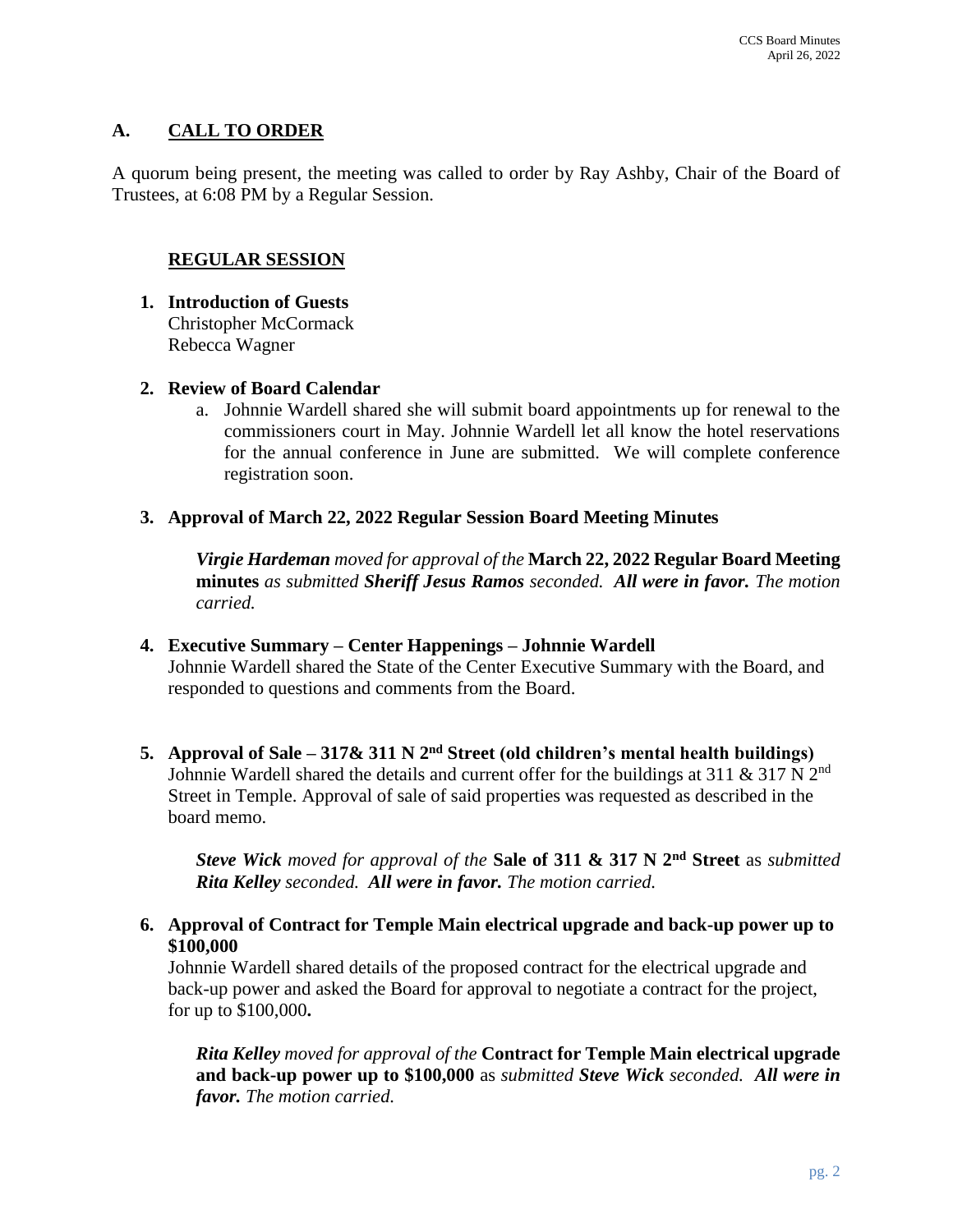**7. Approval of Contract for Lease of Copier/Printer Equipment and Services** Dewayne Hagans shared details of the RFP for the lease of copier/printer equipment and services. He requested Board approval to negotiate a contract for up to \$55,000.

*Louella Tate moved for approval* to **negotiate a Contract for Lease of Copier/Printer Equipment and Services not to exceed \$55,000** as *submitted Steve Wick seconded. All were in favor. The motion carried.*

#### **8. Approval of Quality and Utilization Management Plan**

Keith Maxwell shared details of the revisions made to the plan that was sent to the Board for review, and asked the Board for approval.

*Virgie Hardeman moved for approval of the* **Quality and Utilization Management Plan** as *submitted Rita Kelley seconded. All were in favor. The motion carried*

#### **B. Citizen Comments**

**a.** None

#### **C. BOARD COMMITTEE REPORTS**

Ray Ashby proposed a plan for Board committees to meet 2-4 times per year from 5:30 pm to 6:00 pm with Executive Leadership members. This would help Board Members stay current with Center initiatives, challenges, and goals. Rita Kelley and Steve Wick voiced agreement for each committee to meet 2 times per year. All agreed to start committee meetings in May 2022.

- 1. Medical Committee-Dr. Andrejs Avots absent
- 2. Personnel Committee- Rita Kelley none
- 3. Finance Committee- James Lively absent

4. Long Range Planning and Facility Committee- Steven Wick- Confirmed the need to address the electrical wiring and backup power at Temple main.

#### **D. PERSONNEL MATTERS**

1. ACTION ITEMS:

a. None

2. NON-ACTION ITEMS: a. None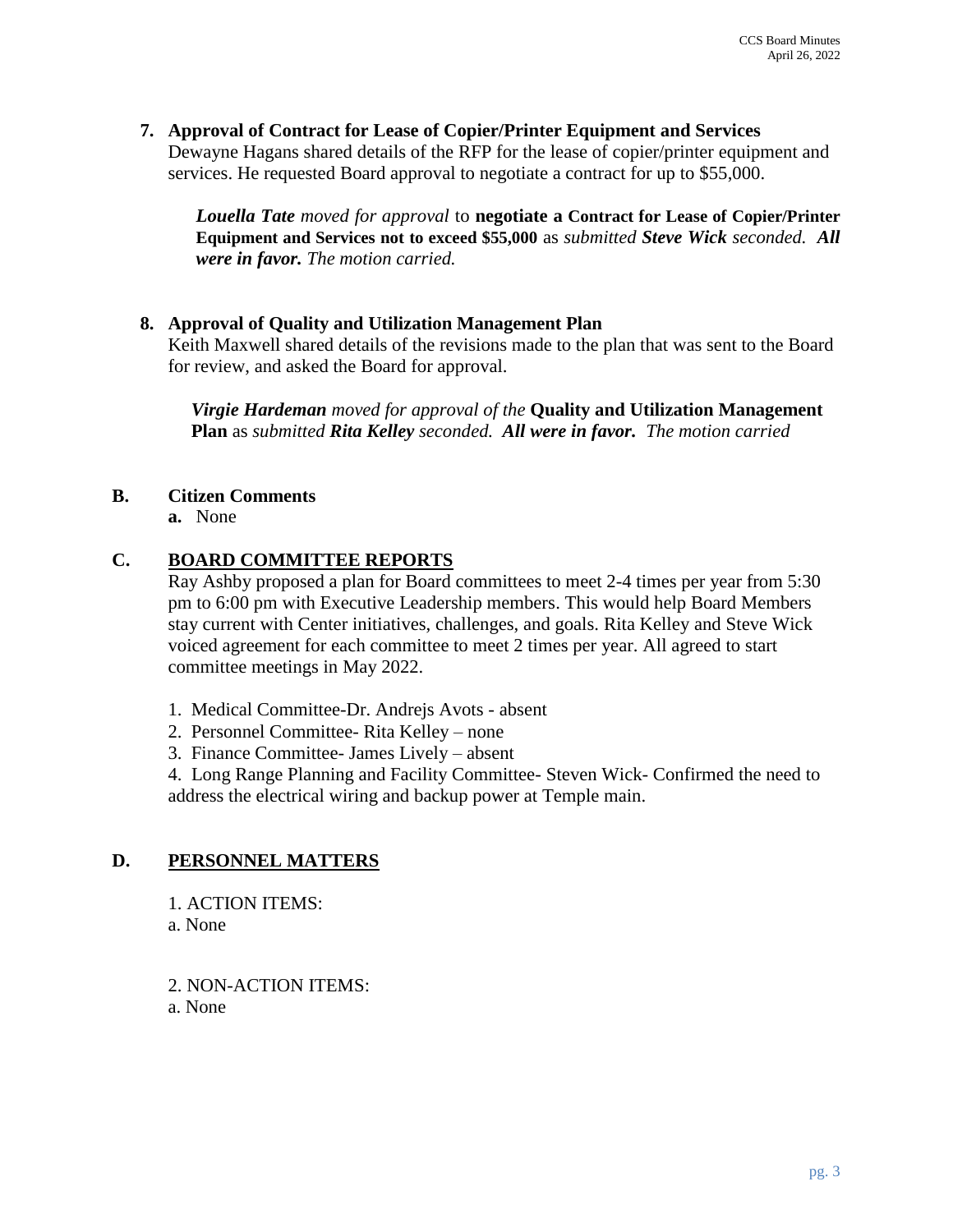## **E. FISCAL MATTERS**

#### 1. ACTION ITEMS

#### **a. FY 22 Budget Adjustment**

DeWayne Hagans reviewed the FY22 Budget Adjustment for the MH/COVID supplemental grant program for crisis hotline and mobile crisis outreach of \$41,950.

*Steve Wick moved for approval of the* **FY22 Budget Adjustment** *as submitted. Sheriff Jess Ramos seconded. All were in favor. The motion carried.*

#### 2. NON-ACTION ITEMS

**a. Monthly Financial Statements (March 2022)** DeWayne Hagans reviewed the financial statements for March 2022.

# **F. SPECIAL REPORTS**

**1. FY 2022 – 3 rd Quarter PNAC and HCS consumer Advisory Committee Report** Keith Maxwell reviewed the FY22  $3<sup>rd</sup>$  quarter PNAC and HCS consumer advisory committee report and answered questions from the Board.

## **G. OLD BUSINESS**

a) None

## **H. EXECUTIVE DIRECTOR COMMENTS**

Johnnie Wardell shared Connecting the Dots event is Wednesday April  $27<sup>th</sup>$ . We are excited to say our Medical Director hiring process is complete and she will be on board in June. Johnnie made the Board aware that Keith Maxwell plans to retire in June 2022 and that we are actively recruiting his replacement. Johnnie officially presented Mr. Steve Wick with his award for his many years of service as Chairman of the Board.

## **I. BOARD OF TRUSTEES COMMENTS/MEETING EFFECTIVENESS FEEDBACK**

**Steven Wick**: I am happy to hear about all the great resources. Things are looking optimistic and good to hear about the 1115 waiver extension.

**Virgie Hardeman:** Good to hear about the 1115 waiver extension. Good to hear the Center is involved with the Belton Leadership group. Glad to hear about the fundraiser for All Good BBQ during the block party. I hope they can serve All Good BBQ again.

**Rita Kelley:** I'm happy to hear we are getting all new wiring in the building. I'm looking forward to attending the block party, great news about the 1115 waiver extension, and the center is taking very good care of their money, thank you DeWayne.

**Jack Tarver:** This has been a happy meeting with great reports, except Keith retiring. You will be missed.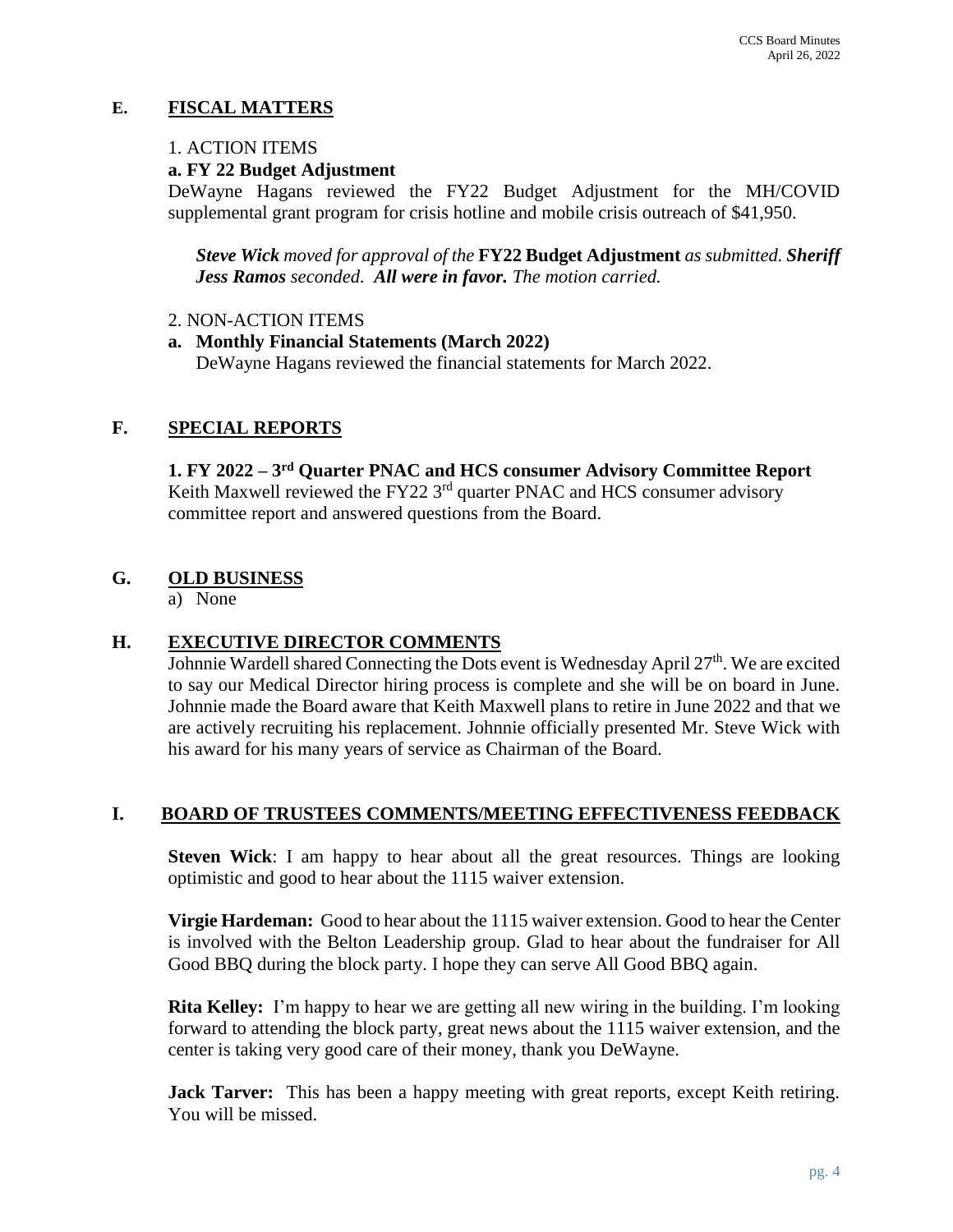**Dr. Louella Tate:** Let's roll up Keith's time to 30 years and happy to hear about continued success.

**Sheriff Jesus Ramos:** Thank you everyone for all you do.

**Ray Ashby**: Steve, I am glad to see you here and congratulations on your award, great to see everyone in person. 1115 waiver is great news and congrats to Keith.

# **J. ADJOURNMENT**

There being no further official business, Ray Ashby adjourned the meeting at 7:22 PM.